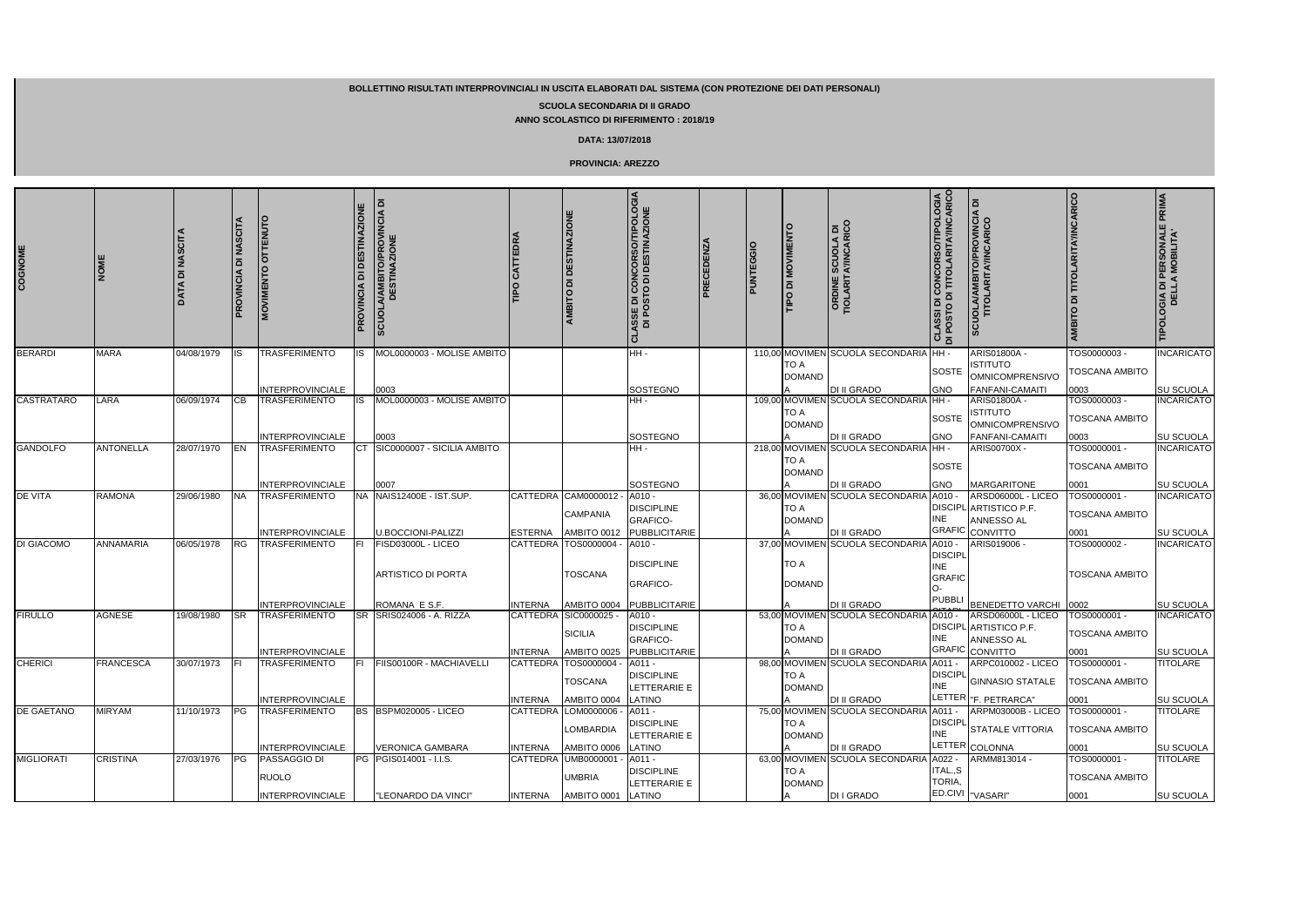| COGNOME           | <b>MON</b>       | <b>DATA DI NASCITA</b> | <b>NASCITA</b><br><b>la</b><br>PROVINCIA |                                                            | <b>DESTINAZIONE</b><br>$\overline{a}$<br>PROVINCIA | <b>SCUOLA/AMBITO/PROVINCIA DI<br/>DESTINAZIONE</b>                     |                | AMBITO DI DESTINAZIONE                                                | <b>ASSE DI CONCORSO/TIPOLOGIA<br/>DI POSTO DI DESTINAZIONE</b><br>ಕ | PRECEDENZA                  | <b>PUNTEGGIO</b> | TIPO DI MOVIMENT             | <b>ORDINE SCUOLA DI<br/>TIOLARITA'/INCARICO</b>               | <b>CLASSI DI CONCORSO/TIPOLOGIA</b><br>ADSTO DI TITOLARITA/INCARICO | <b>SCUOLA/AMBITO/PROVINCIA DI<br/>TITOLARITA/INCARICO</b>   | <b>AMBITO DI TITOLARITA'/INCARICO</b>         | TIPOLOGIA DI PERSONALE PRIMA<br>DELLA MOBILITA' |
|-------------------|------------------|------------------------|------------------------------------------|------------------------------------------------------------|----------------------------------------------------|------------------------------------------------------------------------|----------------|-----------------------------------------------------------------------|---------------------------------------------------------------------|-----------------------------|------------------|------------------------------|---------------------------------------------------------------|---------------------------------------------------------------------|-------------------------------------------------------------|-----------------------------------------------|-------------------------------------------------|
| <b>MORMINA</b>    | <b>DANIELA</b>   | 07/03/1977             | ICT                                      | <b>TRASFERIMENTO</b><br><b>INTERPROVINCIALE</b>            |                                                    | SR SIC0000025 - SICILIA AMBITO<br>0025                                 |                |                                                                       | A011 -<br><b>DISCIPLINE</b><br>LETTERARIE E<br>LATINO               |                             |                  | <b>TO A</b><br><b>DOMAND</b> | 33,00 MOVIMEN SCUOLA SECONDARIA A011 -<br><b>DI II GRADO</b>  | <b>DISCIPL</b><br>INE                                               | ARIS019006<br>LETTER BENEDETTO VARCHI                       | TOS0000002-<br><b>TOSCANA AMBITO</b><br>0002  | TITOLARE<br>SU SCUOLA                           |
| <b>RUBECA</b>     | <b>ELENA</b>     | 04/12/1979             | PG                                       | <b>TRASFERIMENTO</b><br><b>INTERPROVINCIALE</b>            | PG                                                 | <b>UMB0000002 - UMBRIA</b><br>AMBITO 0002                              |                |                                                                       | A018 -<br>FILOSOFIA E<br><b>SCIENZE</b><br><b>UMANE</b>             |                             |                  | <b>TO A</b><br><b>DOMAND</b> | 55,00 MOVIMEN SCUOLA SECONDARIA A018 -<br><b>DI II GRADO</b>  | <b>FILOSO</b><br>FIA E<br><b>SCIENZ</b>                             | ARPM010006 -<br><b>GIOVANNI DA SAN</b><br><b>GIOVANNI</b>   | TOS0000002 -<br><b>TOSCANA AMBITO</b><br>0002 | <b>INCARICATO</b><br>SU SCUOLA                  |
| <b>ROSSI</b>      | <b>RAFFAELLA</b> | 17/05/1977             | <b>PS</b>                                | <b>TRASFERIMENTO</b><br>INTERPROVINCIALE                   |                                                    | FO FOPS010006 - L.SCIENTIFICO<br>"RIGHI"                               | <b>INTERNA</b> | CATTEDRA EMR0000008<br><b>EMILIA</b><br><b>ROMAGNA</b><br>AMBITO 0008 | A019 -<br>FILOSOFIA E<br><b>STORIA</b>                              |                             |                  | <b>TO A</b><br><b>DOMAND</b> | 16,00 MOVIMEN SCUOLA SECONDARIA<br><b>DI II GRADO</b>         | A019 -<br><b>FILOSO</b><br><b>FIA E</b>                             | ARIS00400C -<br><b>GIOVANNI DA</b><br>STORIA CASTIGLIONE    | TOS0000001 -<br><b>TOSCANA AMBITO</b><br>0001 | <b>INCARICATO</b><br>SU SCUOLA                  |
| <b>CELENTANO</b>  | <b>ANNA</b>      | 01/01/1964             | <b>INA</b>                               | <b>TRASFERIMENTO</b>                                       |                                                    | NA NAIS01600P -<br>POLISPECIALISTICO "SAN<br>PAOLO"                    | <b>ESTERNA</b> | CATTEDRA CAM0000022<br><b>CAMPANIA</b>                                | A021 -<br><b>GEOGRAFIA</b>                                          | Prevista<br>dal<br>C.C.N.I. |                  | TO A<br><b>DOMAND</b>        | 109,00 MOVIMEN SCUOLA SECONDARIA A021 -<br><b>DI II GRADO</b> | <b>AFIA</b>                                                         | ARIS013007 - I.I.S.S.<br><b>GEOGR   "BUONARROTI -</b>       | TOS0000001 -<br><b>TOSCANA AMBITO</b>         | <b>INCARICATO</b>                               |
| <b>FUSCHIOTTO</b> | <b>SILVI'</b>    | 07/05/1973             | <b>IPG</b>                               | <b>INTERPROVINCIALE</b><br><b>TRASFERIMENTO</b>            |                                                    | SIIS007004 - I.I.S. DELLA                                              |                | AMBITO 0022<br>CATTEDRA TOS0000025<br><b>TOSCANA</b>                  | A021 -                                                              |                             |                  | <b>TO A</b><br><b>DOMAND</b> | 84,00 MOVIMEN SCUOLA SECONDARIA A021 -                        | <b>GEOGR</b>                                                        | <b>FOSSOMBRONI</b><br>ARTF02000T -                          | 0001<br>TOS0000001 -<br><b>TOSCANA AMBITO</b> | <b>SU SCUOLA</b><br><b>INCARICATO</b>           |
| <b>SERAFINI</b>   | <b>GABRIELLA</b> | 24/12/1975             | PG                                       | INTERPROVINCIALE<br><b>PASSAGGIO DI</b><br><b>CATTEDRA</b> |                                                    | <b>VALDICHIANA</b><br>PG PGTF19000V - ISTITUTO<br>TECNICO "FRANCHETTI- | <b>ESTERNA</b> | AMBITO 0025<br>CATTEDRA UMB0000001<br><b>UMBRIA</b>                   | <b>GEOGRAFIA</b><br>A026 -                                          |                             |                  | <b>TO A</b><br><b>DOMAND</b> | <b>DI II GRADO</b><br>34,00 MOVIMEN SCUOLA SECONDARIA A041 -  | <b>AFIA</b><br><b>SCIENZ</b><br>E E<br><b>TECNO</b>                 | <b>GALILEO GALILEI</b><br><b>ARTF02000T</b>                 | 0001<br>TOS0000001 -<br>TOSCANA AMBITO        | SU SCUOLA<br><b>TITOLARE</b>                    |
| <b>CHIOCCI</b>    | <b>GIOVANNA</b>  | 12/02/1977             | PG                                       | <b>INTERPROVINCIALE</b><br><b>TRASFERIMENTO</b>            |                                                    | SALVIANI"<br>PG PGIS014001 - I.I.S.                                    | <b>INTERNA</b> | AMBITO 0001<br>CATTEDRA UMB0000001<br><b>UMBRIA</b>                   | <b>MATEMATICA</b><br>A027 -<br>MATEMATICA E                         |                             |                  | <b>TO A</b><br><b>DOMAND</b> | <b>DI II GRADO</b><br>30,00 MOVIMEN SCUOLA SECONDARIA A027 -  | LOGIE<br><b>MATEM</b><br><b>ATICA E</b>                             | 'GALILEO GALILEI'<br>ARPM010006 -<br><b>GIOVANNI DA SAN</b> | 0001<br>TOS0000002-<br><b>TOSCANA AMBITO</b>  | SU SCUOLA<br><b>INCARICATO</b>                  |
| <b>SANTERONI</b>  | <b>CLAUDIA</b>   | 17/07/1978             | PG                                       | INTERPROVINCIALE<br><b>TRASFERIMENTO</b>                   |                                                    | "LEONARDO DA VINCI"<br>PG PGIS00400A - "ITALO                          | <b>INTERNA</b> | AMBITO 0001<br>CATTEDRA UMB0000002 -                                  | <b>FISICA</b><br>A027 -                                             |                             |                  |                              | <b>DI II GRADO</b><br>87,00 MOVIMEN SCUOLA SECONDARIA A027 -  | <b>FISICA</b>                                                       | <b>GIOVANNI</b><br>ARIS01600P - ISIS                        | 0002<br>TOS0000001-                           | <b>SU SCUOLA</b><br><b>INCARICATO</b>           |
|                   |                  |                        |                                          |                                                            |                                                    |                                                                        |                | <b>UMBRIA</b>                                                         | <b>MATEMATICA E</b>                                                 |                             |                  | TO A<br><b>DOMAND</b>        |                                                               | <b>MATEM</b><br><b>ATICA E</b>                                      | "ANGELO VEGNI"-                                             | <b>TOSCANA AMBITO</b>                         |                                                 |
| <b>SCHMIDT</b>    | LORENZO          | 13/12/1985             | <b>IPG</b>                               | <b>INTERPROVINCIALE</b><br><b>TRASFERIMENTO</b>            | PG                                                 | CALVINO" CITTA' DELLA PIEVE INTERNA<br>UMB0000002 - UMBRIA             |                | AMBITO 0002                                                           | FISICA<br>A027 -                                                    |                             |                  |                              | <b>DI II GRADO</b><br>43,00 MOVIMEN SCUOLA SECONDARIA A027 -  | <b>FISICA</b>                                                       | CAPEZZINE<br>ARIS019006 -                                   | 0001<br>TOS0000002 -                          | <b>SU SCUOLA</b><br><b>INCARICATO</b>           |
|                   |                  |                        |                                          |                                                            |                                                    |                                                                        |                |                                                                       | <b>MATEMATICA E</b>                                                 |                             |                  | <b>TO A</b><br><b>DOMAND</b> |                                                               | <b>MATEM</b><br><b>ATICA E</b>                                      |                                                             | <b>TOSCANA AMBITO</b>                         |                                                 |
| <b>PERNA</b>      | <b>GIOVANNA</b>  | 04/09/1974             | <b>ICS</b>                               | <b>INTERPROVINCIALE</b><br><b>TRASFERIMENTO</b>            | CZ                                                 | AMBITO 0002<br>CAL0000001 - CALABRIA                                   |                |                                                                       | <b>FISICA</b><br>A034 - SCIENZE                                     |                             |                  |                              | <b>DI II GRADO</b><br>53,00 MOVIMEN SCUOLA SECONDARIA A034 -  |                                                                     | FISICA BENEDETTO VARCHI 0002<br>ARTF02000T -                | TOS0000001 -                                  | <b>SU SCUOLA</b><br><b>TITOLARE</b>             |
|                   |                  |                        |                                          |                                                            |                                                    |                                                                        |                |                                                                       | E TECNOLOGIE                                                        |                             |                  | TO A<br><b>DOMAND</b>        |                                                               | <b>SCIENZ</b><br>E E<br><b>TECNO</b><br><b>LOGIE</b>                |                                                             | <b>TOSCANA AMBITO</b>                         |                                                 |
|                   |                  |                        |                                          | <b>INTERPROVINCIALE</b>                                    |                                                    | AMBITO 0001                                                            |                |                                                                       | <b>CHIMICHE</b>                                                     |                             |                  |                              | <b>DI II GRADO</b>                                            | <b>CHIMIC</b>                                                       | <b>GALILEO GALILEI</b>                                      | 0001                                          | <b>SU SCUOLA</b>                                |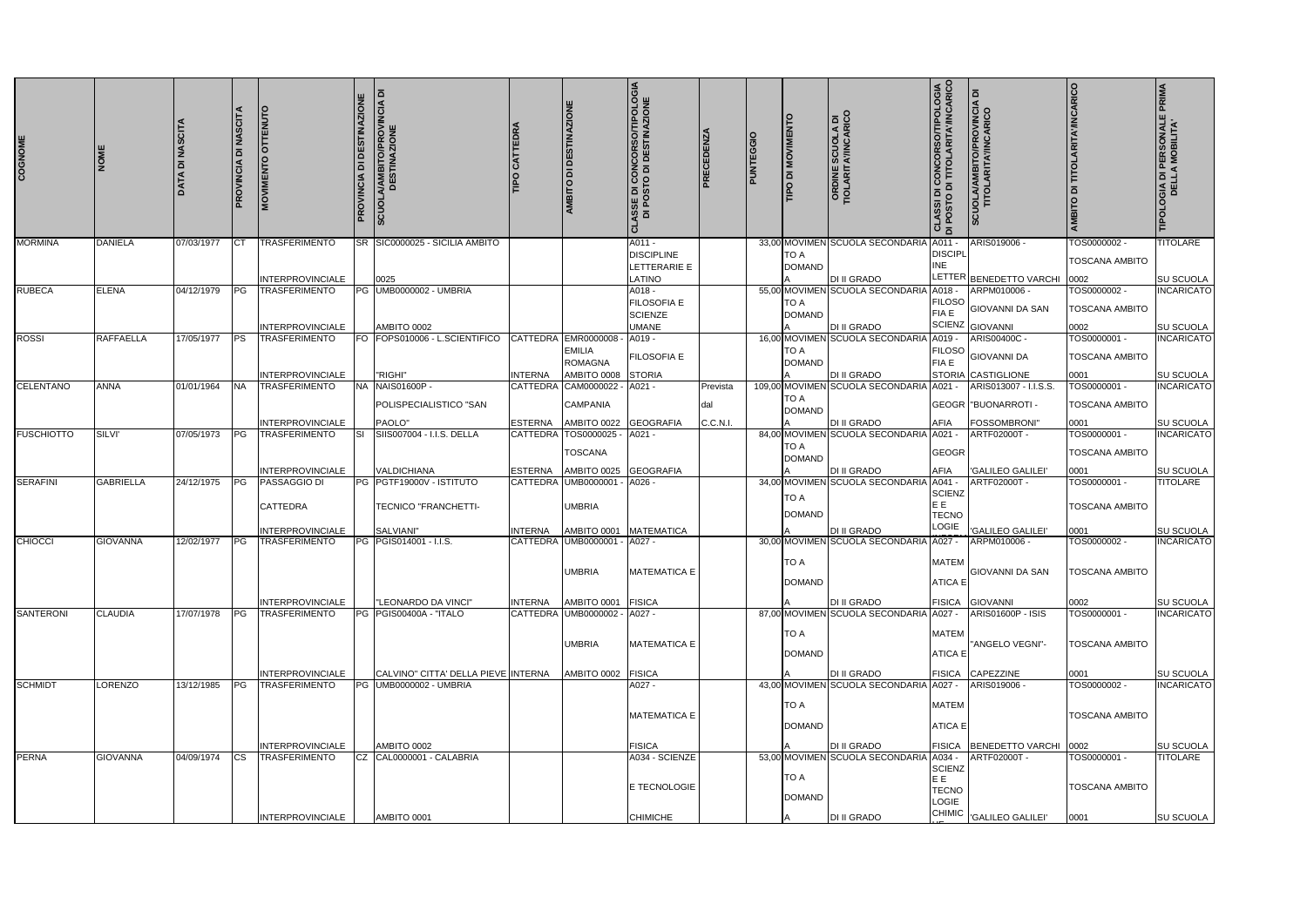| COGNOME            | <b>NOME</b>      | <b>DATA DI NASCITA</b> | PROVINCIA DI NASCITA | <b>MOVIMENTO OTTENUTO</b>                       | <b>PROVINCIA DI DESTINAZIONE</b> | ᅙ<br>A/AMBITO/PROVINCIA D<br>DESTINAZIONE<br><b>SCUOLA</b> | CATTEDR<br><b>Ddl</b> | AMBITO DI DESTINAZIONE             | <b>ISSE DI CONCORSO/TIPOLOGIA<br/>DI POSTO DI DESTINAZIONE</b><br>ō | <b>PRECEDENZA</b> | PUNTEGGIO | TIPO DI MOVIMENTO | <b>ORDINE SCUOLA DI<br/>TIOLARITA'/INCARICO</b> | <b>CLASSI DI CONCORSO/TIPOLOGIA</b><br>DI POSTO DI TITOLARITA/INCARICO | <b>SCUOLA/AMBITO/PROVINCIA DI<br/>TITOLARITA/INCARICO</b> | <b>AMBITO DI TITOLARITA'/INCARICO</b> | <b>PRIMA</b><br><b>TIPOLOGIA DI PERSONALE<br/>DELLA MOBILITA'</b> |
|--------------------|------------------|------------------------|----------------------|-------------------------------------------------|----------------------------------|------------------------------------------------------------|-----------------------|------------------------------------|---------------------------------------------------------------------|-------------------|-----------|-------------------|-------------------------------------------------|------------------------------------------------------------------------|-----------------------------------------------------------|---------------------------------------|-------------------------------------------------------------------|
| <b>CUCCHIARINI</b> | <b>FRANCESCA</b> | 12/12/1971             | PG                   | <b>TRASFERIMENTO</b>                            |                                  | PG PGIS034006 - I.I.S. "CASSATA - CATTEDRA UMB0000001      |                       |                                    | A040 -                                                              |                   |           |                   | 69,00 MOVIMEN SCUOLA SECONDARIA                 | A040 -<br><b>TECNO</b>                                                 | ARIS01700E -                                              | TOS0000003-                           | <b>TITOLARE</b>                                                   |
|                    |                  |                        |                      |                                                 |                                  |                                                            |                       |                                    | <b>TECNOLOGIE</b>                                                   |                   |           | <b>TO A</b>       |                                                 | LOGIE                                                                  |                                                           |                                       |                                                                   |
|                    |                  |                        |                      |                                                 |                                  |                                                            |                       | <b>UMBRIA</b>                      | <b>ELETTRICHE</b>                                                   |                   |           | <b>DOMAND</b>     |                                                 | ELETTR<br><b>ICHE</b>                                                  |                                                           | <b>TOSCANA AMBITO</b>                 |                                                                   |
|                    |                  |                        |                      |                                                 |                                  |                                                            |                       |                                    |                                                                     |                   |           |                   |                                                 | ELETTR                                                                 |                                                           |                                       |                                                                   |
| <b>VALECCHI</b>    | <b>VALERIA</b>   | 14/01/1983             | PG                   | <b>INTERPROVINCIALE</b><br><b>TRASFERIMENTO</b> |                                  | GATTAPONE"<br>PG PGIS02900P - "M. POLO - R.                | <b>INTERNA</b>        | AMBITO 0001<br>CATTEDRA UMB0000001 | ELETTRONICHE<br>- A041 - SCIENZE                                    |                   |           |                   | DI II GRADO<br>62,00 MOVIMEN SCUOLA SECONDARIA  | A041 -                                                                 | ONICHE G.GIOVAGNOLI'<br><b>ARIS001001 - LUCA</b>          | 0003<br>TOS0000001-                   | SU SCUOLA<br><b>TITOLARE</b>                                      |
|                    |                  |                        |                      |                                                 |                                  |                                                            |                       |                                    |                                                                     |                   |           |                   |                                                 | SCIENZ                                                                 |                                                           |                                       |                                                                   |
|                    |                  |                        |                      |                                                 |                                  |                                                            |                       |                                    |                                                                     |                   |           | <b>TO A</b>       |                                                 | E E                                                                    |                                                           |                                       |                                                                   |
|                    |                  |                        |                      |                                                 |                                  |                                                            |                       | <b>UMBRIA</b>                      | E TECNOLOGIE                                                        |                   |           |                   |                                                 | <b>TECNO</b><br>LOGIE                                                  |                                                           | <b>TOSCANA AMBITO</b>                 |                                                                   |
|                    |                  |                        |                      |                                                 |                                  |                                                            |                       |                                    |                                                                     |                   |           | <b>DOMAND</b>     |                                                 | <b>INFORM</b>                                                          |                                                           |                                       |                                                                   |
|                    |                  |                        |                      | <b>INTERPROVINCIALE</b>                         |                                  | <b>BONGHI</b>                                              | <b>INTERNA</b>        | AMBITO 0001                        | <b>INFORMATICHE</b>                                                 |                   |           |                   | DI II GRADO                                     |                                                                        | ATICHE SIGNORELLI                                         | 0001                                  | SU SCUOLA                                                         |
| CASAGRANDE         | <b>FRANCESCA</b> | 04/06/1971             | <b>ITV</b>           | <b>TRASFERIMENTO</b>                            |                                  | PO POTF010003 - T. BUZZI                                   |                       | CATTEDRA TOS0000023                | A042 - SCIENZE                                                      |                   |           |                   | 64,00 MOVIMEN SCUOLA SECONDARI                  | A042 -<br><b>SCIENZ</b>                                                | ARIS00400C -                                              | TOS0000001-                           | <b>INCARICATO</b>                                                 |
|                    |                  |                        |                      |                                                 |                                  |                                                            |                       |                                    |                                                                     |                   |           | TO A              |                                                 | E E                                                                    |                                                           |                                       |                                                                   |
|                    |                  |                        |                      |                                                 |                                  |                                                            |                       | <b>TOSCANA</b>                     | E TECNOLOGIE                                                        |                   |           | <b>DOMAND</b>     |                                                 | LOGIE                                                                  | <b>TECNO GIOVANNI DA</b>                                  | <b>TOSCANA AMBITO</b>                 |                                                                   |
|                    |                  |                        |                      |                                                 |                                  |                                                            |                       |                                    |                                                                     |                   |           |                   |                                                 | <b>MECCA</b>                                                           |                                                           |                                       |                                                                   |
| <b>FAZIO</b>       | <b>MIRKO</b>     | 22/12/1977             | <b>CO</b>            | <b>INTERPROVINCIALE</b><br><b>TRASFERIMENTO</b> |                                  | TR UMB0000004 - UMBRIA                                     | <b>INTERNA</b>        |                                    | AMBITO 0023 MECCANICHE<br>A042 - SCIENZE                            |                   |           |                   | DI II GRADO<br>54,00 MOVIMEN SCUOLA SECONDARIA  | <b>NICHE</b><br>A042 -                                                 | CASTIGLIONE<br>ARRI090007 - IPSIA                         | 0001<br>TOS0000001-                   | SU SCUOLA<br><b>INCARICATO</b>                                    |
|                    |                  |                        |                      |                                                 |                                  |                                                            |                       |                                    |                                                                     |                   |           |                   |                                                 | <b>SCIENZ</b>                                                          |                                                           |                                       |                                                                   |
|                    |                  |                        |                      |                                                 |                                  |                                                            |                       |                                    | <b>E TECNOLOGIE</b>                                                 |                   |           | TO A              |                                                 | E E<br>TECNO                                                           |                                                           | <b>TOSCANA AMBITO</b>                 |                                                                   |
|                    |                  |                        |                      |                                                 |                                  |                                                            |                       |                                    |                                                                     |                   |           | <b>DOMAND</b>     |                                                 | LOGIE                                                                  |                                                           |                                       |                                                                   |
|                    |                  |                        |                      | <b>INTERPROVINCIALE</b>                         |                                  | AMBITO 0004                                                |                       |                                    | <b>MECCANICHE</b>                                                   |                   |           |                   | <b>DI II GRADO</b>                              | <b>MECCA</b>                                                           | NICHE FOIANO CHIANA                                       | 0001                                  | <b>SU SCUOLA</b>                                                  |
| <b>DIAMANTE</b>    | <b>AMADEO</b>    | 23/01/1965             | EE                   | <b>TRASFERIMENTO</b>                            |                                  | NA CAM0000022 - CAMPANIA                                   |                       |                                    | A045 - SCIENZE                                                      |                   |           |                   | 100,00 MOVIMEN SCUOLA SECONDARIA                | A045 -<br>SCIENZ                                                       | ARRI090007 - IPSIA                                        | TOS0000001 -                          | <b>INCARICATO</b>                                                 |
|                    |                  |                        |                      |                                                 |                                  |                                                            |                       |                                    |                                                                     |                   |           | <b>TO A</b>       |                                                 |                                                                        |                                                           |                                       |                                                                   |
|                    |                  |                        |                      |                                                 |                                  |                                                            |                       |                                    | ECONOMICO-                                                          |                   |           | <b>DOMAND</b>     |                                                 | <b>ECONO</b><br>MICO-                                                  |                                                           | <b>TOSCANA AMBITO</b>                 |                                                                   |
|                    |                  |                        |                      |                                                 |                                  |                                                            |                       |                                    |                                                                     |                   |           |                   |                                                 | <b>AZIEND</b>                                                          |                                                           |                                       |                                                                   |
| <b>TESTANI</b>     | <b>ROSSANA</b>   | 26/01/1969             | <b>IFR</b>           | <b>INTERPROVINCIALE</b><br><b>TRASFERIMENTO</b> |                                  | AMBITO 0022<br>RM LAZ0000014 - LAZIO AMBITO                |                       |                                    | AZIENDALI<br>A045 - SCIENZE                                         |                   |           |                   | DI II GRADO<br>45,00 MOVIMEN SCUOLA SECONDARI   | ALI<br>A045 -                                                          | FOIANO CHIANA<br>ARTD12000C -                             | 0001<br>TOS0000001 -                  | <b>SU SCUOLA</b><br><b>INCARICATO</b>                             |
|                    |                  |                        |                      |                                                 |                                  |                                                            |                       |                                    |                                                                     |                   |           |                   |                                                 | SCIENZ                                                                 |                                                           |                                       |                                                                   |
|                    |                  |                        |                      |                                                 |                                  |                                                            |                       |                                    | ECONOMICO-                                                          |                   |           | TO A              |                                                 | <b>ECONO</b>                                                           |                                                           | <b>TOSCANA AMBITO</b>                 |                                                                   |
|                    |                  |                        |                      |                                                 |                                  |                                                            |                       |                                    |                                                                     |                   |           | <b>DOMAND</b>     |                                                 | MICO-                                                                  |                                                           |                                       |                                                                   |
|                    |                  |                        |                      | <b>INTERPROVINCIALE</b>                         |                                  | 0014                                                       |                       |                                    | AZIENDALI                                                           |                   |           |                   | DI II GRADO                                     | <b>AZIEND</b><br><b>ALI</b>                                            | I.T.C.FOIANO CHIANA 0001                                  |                                       | SU SCUOLA                                                         |
| <b>PITRONE</b>     | <b>GRAZIELLA</b> | 09/08/1963             | <b>ME</b>            | <b>TRASFERIMENTO</b>                            | MI                               | LOM0000021 - LOMBARDIA                                     |                       |                                    | A046 - SCIENZE                                                      |                   |           |                   | 71,00 MOVIMEN SCUOLA SECONDARIA                 | A046 -                                                                 | ARRI090007 - IPSIA                                        | TOS0000001 -                          | <b>INCARICATO</b>                                                 |
|                    |                  |                        |                      |                                                 |                                  |                                                            |                       |                                    |                                                                     |                   |           | <b>TO A</b>       |                                                 | SCIENZ                                                                 |                                                           |                                       |                                                                   |
|                    |                  |                        |                      |                                                 |                                  |                                                            |                       |                                    | GIURIDICO-                                                          |                   |           |                   |                                                 | GIURIDI                                                                |                                                           | <b>TOSCANA AMBITO</b>                 |                                                                   |
|                    |                  |                        |                      |                                                 |                                  |                                                            |                       |                                    |                                                                     |                   |           | <b>DOMAND</b>     |                                                 | CO-<br><b>ECONO</b>                                                    |                                                           |                                       |                                                                   |
|                    |                  |                        |                      | <b>INTERPROVINCIALE</b>                         |                                  | AMBITO 0021                                                |                       |                                    | <b>ECONOMICHE</b>                                                   |                   |           |                   | DI II GRADO                                     |                                                                        | MICHE FOIANO CHIANA                                       | 0001                                  | SU SCUOLA                                                         |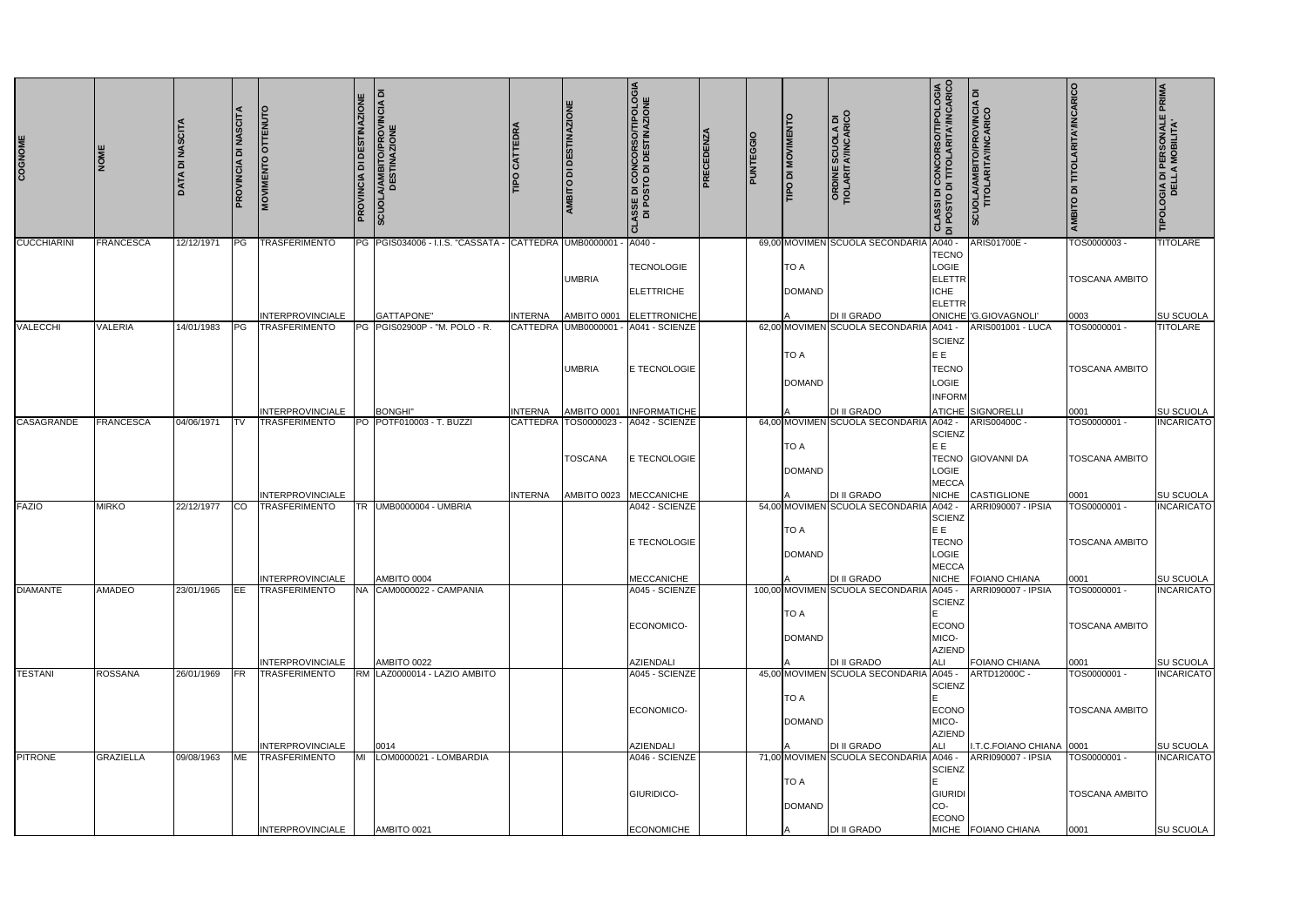| COGNOME          | <b>IMON</b>                     | DATA DI NASCIT. | PROVINCIA DI NASCITA | <b>MOVIMENTO OTTENUTO</b>                       | PROVINCIA DI DESTINAZIONE | SCUOLA/AMBITO/PROVINCIA DI<br>DESTINAZIONE | <b>TIPO CATTEDRA</b> | AMBITO DI DESTINAZIONE                   | <b>CLASSE DI CONCORSO/TIPOLOGIA<br/>DI POSTO DI DESTINAZIONE</b> | PRECEDENZA | PUNTEGGIO | <b><i>CINEMENTO DI MOVIMENTO</i></b> | <b>ORDINE SCUOLA DI<br/>TIOLARITA'/INCARICO</b>              | <b>CLASSI DI CONCORSO/TIPOLOGIA</b><br>DI POSTO DI TITOLARITA/INCARICO | SCUOLA/AMBITO/PROVINCIA DI<br>TITOLARITA'/INCARICO | <b>AMBITO DI TITOLARITA'/INCARICO</b> | TIPOLOGIA DI PERSONALE PRIMA<br>DELLA MOBILITA' |
|------------------|---------------------------------|-----------------|----------------------|-------------------------------------------------|---------------------------|--------------------------------------------|----------------------|------------------------------------------|------------------------------------------------------------------|------------|-----------|--------------------------------------|--------------------------------------------------------------|------------------------------------------------------------------------|----------------------------------------------------|---------------------------------------|-------------------------------------------------|
|                  |                                 |                 |                      |                                                 |                           |                                            |                      |                                          |                                                                  |            |           |                                      |                                                              |                                                                        |                                                    |                                       |                                                 |
| <b>MONACO</b>    | <b>SALVATORE</b>                | 21/10/1962      | <b>FR</b>            | <b>TRASFERIMENTO</b>                            |                           | RM LAZ0000004 - LAZIO AMBITO               |                      |                                          | A047 - SCIENZE<br><b>MATEMATICHE</b>                             |            |           | TO A<br><b>DOMAND</b>                | 93,00 MOVIMEN SCUOLA SECONDARIA                              | A047 -<br>SCIENZ<br><b>MATEM</b><br><b>ATICHE</b><br>APPLIC            | ARIS00800Q - I.S.I.S.                              | TOS0000002 -<br><b>TOSCANA AMBITO</b> | <b>INCARICATO</b>                               |
|                  |                                 |                 |                      | <b>INTERPROVINCIALE</b>                         |                           | 0004                                       |                      |                                          | <b>APPLICATE</b>                                                 |            |           |                                      | DI II GRADO                                                  | ATE                                                                    | "VALDARNO"                                         | 0002                                  | SU SCUOLA                                       |
| <b>ANNIBALDI</b> | <b>RICCARDO</b>                 | 14/12/1959      | <b>TR</b>            | TRASFERIMENTO                                   |                           | PG PGTF010005<br>IST.TECN.TECNOLOGICO      |                      | CATTEDRA UMB0000002<br><b>UMBRIA</b>     | A048 - SCIENZE<br><b>MOTORIE E</b><br><b>SPORTIVE II</b>         |            |           | TO A<br><b>DOMAND</b>                | 30,00 MOVIMEN SCUOLA SECONDARIA                              | A048<br>SCIENZ<br><b>MOTOR</b><br>IE E<br>SPORTI<br>VE II              | ARPM03000B - LICEO<br>STATALE VITTORIA             | TOS0000001-<br><b>TOSCANA AMBITO</b>  | <b>INCARICATO</b>                               |
| COLAVECCHIO      | <b>GIUSEPPE</b>                 | 15/06/1983      | IS.                  | <b>INTERPROVINCIALE</b><br><b>TRASFERIMENTO</b> | CB                        | "A.VOLTA"<br>CBPM070004 - IST.             | <b>INTERNA</b>       | AMBITO 0002 GRADO<br>CATTEDRA MOL0000001 | A048 - SCIENZE                                                   |            |           |                                      | DI II GRADO<br>30,00 MOVIMEN SCUOLA SECONDARIA               | GRADO<br>A048                                                          | <b>COLONNA</b><br>ARIS00800Q - I.S.I.S.            | 0001<br>TOS0000002-                   | SU SCUOLA<br><b>INCARICATO</b>                  |
|                  |                                 |                 |                      |                                                 |                           | <b>OMNICOMPRENSIVO</b>                     |                      | MOLISE                                   | <b>MOTORIE E</b><br><b>SPORTIVE II</b>                           |            |           | <b>TO A</b><br><b>DOMAND</b>         |                                                              | SCIENZ<br><b>MOTOR</b><br>IE E<br>SPORTI<br>VE II                      |                                                    | <b>TOSCANA AMBITO</b>                 |                                                 |
| <b>NOTARO</b>    | CLAUDIO                         | 02/04/1968      | <b>NA</b>            | <b>INTERPROVINCIALE</b><br><b>TRASFERIMENTO</b> |                           | "SCARANO"<br>PG PGTF040001 -               | <b>ESTERNA</b>       | AMBITO 0001<br>CATTEDRA UMB0000003       | GRADO<br>A048 - SCIENZE                                          |            |           |                                      | DI II GRADO<br>23,00 MOVIMEN SCUOLA SECONDARIA               | GRADO<br>A048 -                                                        | "VALDARNO"<br>ARIS019006 -                         | 0002<br>TOS0000002 -                  | SU SCUOLA<br><b>INCARICATO</b>                  |
|                  |                                 |                 |                      |                                                 |                           | IST.TECN.TECNOLOGICO "L.                   |                      | <b>UMBRIA</b>                            | MOTORIE E<br><b>SPORTIVE II</b>                                  |            |           | <b>TO A</b><br><b>DOMAND</b>         |                                                              | <b>SCIENZ</b><br>IE<br><b>MOTOR</b><br>IE E<br>SPORTI<br>VE II         |                                                    | <b>TOSCANA AMBITO</b>                 |                                                 |
| <b>ROMANELLI</b> | <b>ROBERTO</b><br><b>CINZIA</b> | 23/04/1964      | PG                   | <b>INTERPROVINCIALE</b><br><b>TRASFERIMENTO</b> |                           | DA VINCI"<br>PG PGTF19000V - ISTITUTO      | <b>INTERNA</b>       | AMBITO 0003 GRADO                        | CATTEDRA UMB0000001 - A048 - SCIENZE                             |            |           |                                      | <b>DI II GRADO</b><br>69,00 MOVIMEN SCUOLA SECONDARIA A048 - | <b>GRADO</b>                                                           | <b>BENEDETTO VARCHI</b><br>ARIS013007 - I.I.S.S.   | 0002<br>TOS0000001 -                  | <b>SU SCUOLA</b><br><b>INCARICATO</b>           |
|                  |                                 |                 |                      |                                                 |                           | <b>TECNICO "FRANCHETTI-</b>                |                      | <b>UMBRIA</b>                            | <b>MOTORIE E</b><br><b>SPORTIVE II</b>                           |            |           | TO A<br><b>DOMAND</b>                |                                                              | SCIENZ<br><b>MOTOR</b><br>IE E<br>SPORTI<br>VE II                      | "BUONARROTI -                                      | <b>TOSCANA AMBITO</b>                 |                                                 |
| <b>FEMIA</b>     | ANGELO PIETRO 07/09/1975        |                 | <b>IEE</b>           | <b>INTERPROVINCIALE</b><br><b>TRASFERIMENTO</b> | IFL.                      | SALVIANI"<br>FIIS033008 - ISTITUTO         | <b>INTERNA</b>       | AMBITO 0001<br>CATTEDRA TOS0000004 -     | GRADO<br>A050 - SCIENZE                                          |            |           |                                      | <b>DI II GRADO</b><br>39,00 MOVIMEN SCUOLA SECONDARIA        | GRADO<br>A050 -                                                        | <b>FOSSOMBRONI</b> "<br>ARIS00800Q - I.S.I.S.      | 0001<br>TOS0000002-                   | SU SCUOLA<br><b>INCARICATO</b>                  |
|                  |                                 |                 |                      |                                                 |                           | D'ISTRUZIONE SUPERIORE G.                  |                      | <b>TOSCANA</b>                           | NAT, CHIM E                                                      |            |           | TO A<br><b>DOMAND</b>                |                                                              | SCIENZ<br>E NAT,<br>CHIM E                                             |                                                    | <b>TOSCANA AMBITO</b>                 |                                                 |
|                  |                                 |                 |                      | INTERPROVINCIALE                                |                           | <b>PEANO</b>                               | <b>INTERNA</b>       | AMBITO 0004 BIOLOG                       |                                                                  |            |           |                                      | DI II GRADO                                                  |                                                                        | BIOLOG "VALDARNO"                                  | 0002                                  | SU SCUOLA                                       |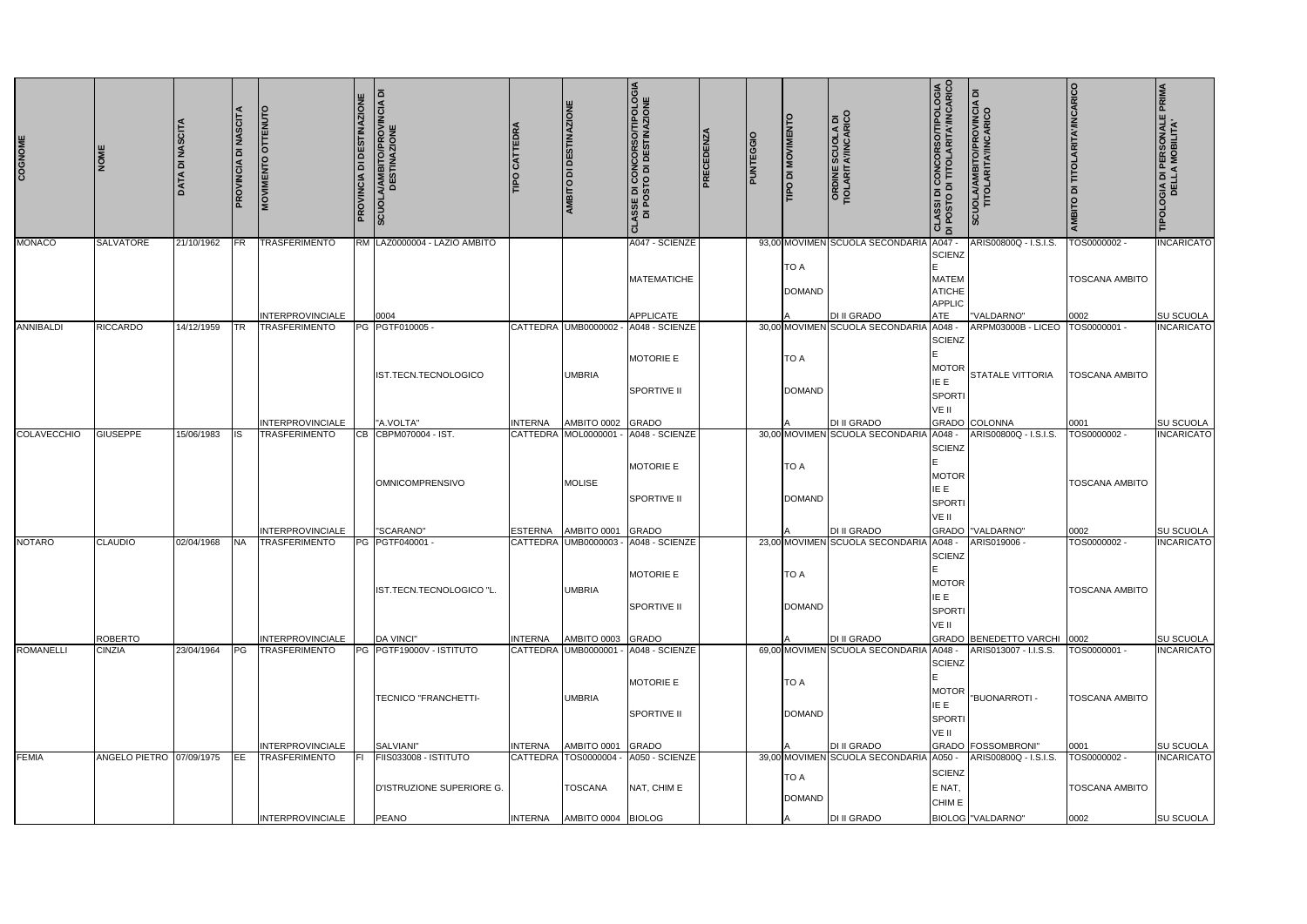| COGNOME             | <b>DE</b>       | <b>DATA DI NASCITA</b> | DI NASCITA<br>PROVINCIA | ENUTO<br><b>OTTI</b><br>ENTO<br><b>MOVIME</b>   | PROVINCIA DI DESTINAZIONE | SCUOLA/AMBITO/PROVINCIA DI<br>DESTINAZIONE            |                                   | AMBITO DI DESTINAZIONE                              | <b>.SSE DI CONCORSO/TIPOLOGIA</b><br>DI POSTO DI DESTINAZIONE | PRECEDENZA | <b>PUNTEGGIO</b> | <b>LIND DI MOVIMENT</b>      | <b>ORDINE SCUOLA DI<br/>TIOLARITA'/INCARICO</b>               | <b>CLASSI DI CONCORSO/TIPOLOGIA</b><br>DI POSTO DI TITOLARITA/INCARICO | <b>SCUOLA/AMBITO/PROVINCIA DI<br/>TITOLARITA/INCARICO</b> | <b>AMBITO DI TITOLARITA'/INCARICO</b> | TIPOLOGIA DI PERSONALE PRIMA<br>DELLA MOBILITA' |
|---------------------|-----------------|------------------------|-------------------------|-------------------------------------------------|---------------------------|-------------------------------------------------------|-----------------------------------|-----------------------------------------------------|---------------------------------------------------------------|------------|------------------|------------------------------|---------------------------------------------------------------|------------------------------------------------------------------------|-----------------------------------------------------------|---------------------------------------|-------------------------------------------------|
| LOCCHI              | <b>CRISTINA</b> | 16/07/1968             | PG                      | <b>TRASFERIMENTO</b>                            |                           | PG PGIS03600T - ISTITUTO ISTR.                        |                                   | CATTEDRA UMB0000002                                 | A050 - SCIENZE                                                |            |                  |                              | 39,00 MOVIMEN SCUOLA SECONDARIA                               | A050                                                                   | ARIS01700E -                                              | TOS0000003                            | <b>INCARICATO</b>                               |
|                     |                 |                        |                         |                                                 |                           |                                                       |                                   | <b>UMBRIA</b>                                       | NAT, CHIM E                                                   |            |                  | <b>TO A</b><br><b>DOMAND</b> |                                                               | <b>SCIENZ</b><br>E NAT,<br>CHIM E                                      |                                                           | <b>TOSCANA AMBITO</b>                 |                                                 |
|                     | <b>SIMONA</b>   |                        |                         | <b>INTERPROVINCIALE</b>                         | <b>NU</b>                 | SUP. "ALPINOLO MAGNINI"<br>SAR0000004 - SARDEGNA      | <b>ESTERNA</b>                    | AMBITO 0002 BIOLOG                                  |                                                               |            |                  |                              | <b>DI II GRADO</b><br>43,00 MOVIMEN SCUOLA SECONDARIA         |                                                                        | BIOLOG G.GIOVAGNOLI                                       | 0003                                  | SU SCUOLA                                       |
| LOMBARDINI          |                 | 03/08/1968             | <b>I</b> CA             | TRASFERIMENTO                                   |                           |                                                       |                                   |                                                     | A050 - SCIENZE<br>NAT, CHIM E                                 |            |                  | <b>TO A</b><br><b>DOMAND</b> |                                                               | A050 -<br>SCIENZ<br>E NAT,<br>CHIM E                                   | ARTF02000T -                                              | TOS0000001-<br><b>TOSCANA AMBITO</b>  | <b>INCARICATO</b>                               |
|                     |                 |                        |                         | <b>INTERPROVINCIALE</b>                         |                           | AMBITO 0004                                           |                                   |                                                     | <b>BIOLOG</b>                                                 |            |                  |                              | <b>DI II GRADO</b>                                            |                                                                        | BIOLOG GALILEO GALILEI                                    | 0001                                  | SU SCUOLA                                       |
| <b>PIACCI</b>       | <b>CINZIA</b>   | 30/09/1976             | IСB                     | <b>TRASFERIMENTO</b>                            | PG                        | <b>UMB0000002 - UMBRIA</b>                            |                                   |                                                     | A050 - SCIENZE<br>NAT, CHIM E                                 |            |                  | <b>TO A</b><br><b>DOMAND</b> | 25,00 MOVIMEN SCUOLA SECONDARIA A050 -                        | SCIENZ<br>E NAT.<br>CHIM E                                             | ARIS01600P - ISIS<br>"ANGELO VEGNI"-                      | TOS0000001 -<br>TOSCANA AMBITO        | <b>INCARICATO</b>                               |
| <b>ALESSANDRINI</b> | <b>PAOLO</b>    | 22/03/1959             | PG                      | <b>INTERPROVINCIALE</b><br><b>TRASFERIMENTO</b> |                           | AMBITO 0002<br>PG PGIS02800V - I.I.S. "PATRIZI-       |                                   | CATTEDRA UMB0000001                                 | <b>BIOLOG</b><br>A051 -                                       | Prevista   |                  |                              | <b>DI II GRADO</b><br>180,00 MOVIMEN SCUOLA SECONDARIA A051 - |                                                                        | <b>BIOLOG</b> CAPEZZINE<br>ARIS01800A -                   | 0001<br>TOS0000003 -                  | SU SCUOLA<br><b>TITOLARE</b>                    |
|                     |                 |                        |                         |                                                 |                           |                                                       |                                   | <b>UMBRIA</b>                                       | SCIENZE,<br><b>TECNOL E</b>                                   | dal        |                  | <b>TO A</b><br><b>DOMAND</b> |                                                               | SCIENZ<br><b>TECNO</b><br>. E<br><b>TECN</b>                           | <b>ISTITUTO</b><br><b>OMNICOMPRENSIVO</b>                 | <b>TOSCANA AMBITO</b>                 |                                                 |
|                     |                 |                        |                         | <b>INTERPROVINCIALE</b>                         |                           | BALDELLI-CAVALLOTTI"                                  | <b>INTERNA</b>                    | AMBITO 0001                                         | <b>TECN AGR</b>                                               | C.C.N.I.   |                  |                              | <b>DI II GRADO</b>                                            | <b>AGR</b>                                                             | <b>FANFANI-CAMAITI</b>                                    | 0003                                  | SU SCUOLA                                       |
| <b>SCUBLA</b>       | <b>PAOLO</b>    | 11/05/1964             | <b>RM</b>               | TRASFERIMENTO<br><b>INTERPROVINCIALE</b>        | IPG.                      | PGIS02800V - I.I.S. "PATRIZI-<br>BALDELLI-CAVALLOTTI" | <b>CATTEDRA</b><br><b>INTERNA</b> | UMB0000001<br><b>UMBRIA</b><br>AMBITO 0001 TECN AGR | A051 -<br>SCIENZE,<br><b>TECNOL E</b>                         |            |                  | <b>TO A</b><br><b>DOMAND</b> | 32,00 MOVIMEN SCUOLA SECONDARIA<br>DI II GRADO                | A051<br>SCIENZ<br>L E<br><b>TECN</b><br><b>AGR</b>                     | TOS0000003-<br><b>TECNO TOSCANA AMBITO</b><br>0003        |                                       | <b>TITOLARE</b><br><b>SU AMBITO</b>             |
| <b>ORLANDO</b>      | <b>ANNA</b>     | 23/07/1958             | <b>ME</b>               | <b>TRASFERIMENTO</b>                            | ICS.                      | CAL0000004 - CALABRIA                                 |                                   |                                                     | A054 - STORIA                                                 |            |                  |                              | 66,00 MOVIMEN SCUOLA SECONDARIA A054 -                        |                                                                        | <b>ARIS001001 - LUCA</b>                                  | TOS0000001 -                          | <b>INCARICATO</b>                               |
|                     |                 |                        |                         | <b>INTERPROVINCIALE</b>                         |                           | AMBITO 0004                                           |                                   |                                                     | DELL'ARTE                                                     |            |                  | TO A<br><b>DOMAND</b>        | <b>DI II GRADO</b>                                            | <b>STORIA</b><br>DELL'A<br><b>RTE</b>                                  | SIGNORELLI                                                | <b>TOSCANA AMBITO</b><br>0001         | <b>SU SCUOLA</b>                                |
| <b>PANSINO</b>      | <b>ILEANA</b>   | 07/08/1976             | <b>IRM</b>              | <b>TRASFERIMENTO</b>                            |                           | RM RMIS118006 - L.EINAUDI                             |                                   | CATTEDRA LAZ0000008 -                               | A054 - STORIA                                                 |            |                  |                              | 39.00 MOVIMEN SCUOLA SECONDARIA A054 -                        |                                                                        | ARIS00800Q - I.S.I.S.                                     | TOS0000002 -                          | <b>INCARICATO</b>                               |
|                     |                 |                        |                         |                                                 |                           |                                                       |                                   | LAZIO                                               |                                                               |            |                  | <b>TO A</b><br><b>DOMAND</b> |                                                               | <b>STORIA</b><br>DELL'A                                                |                                                           | <b>TOSCANA AMBITO</b>                 |                                                 |
|                     |                 |                        |                         | <b>INTERPROVINCIALE</b>                         |                           |                                                       |                                   | INTERNA AMBITO 0008 DELL'ARTE                       |                                                               |            |                  |                              | DI II GRADO                                                   | <b>RTE</b>                                                             | "VALDARNO"                                                | 0002                                  | SU SCUOLA                                       |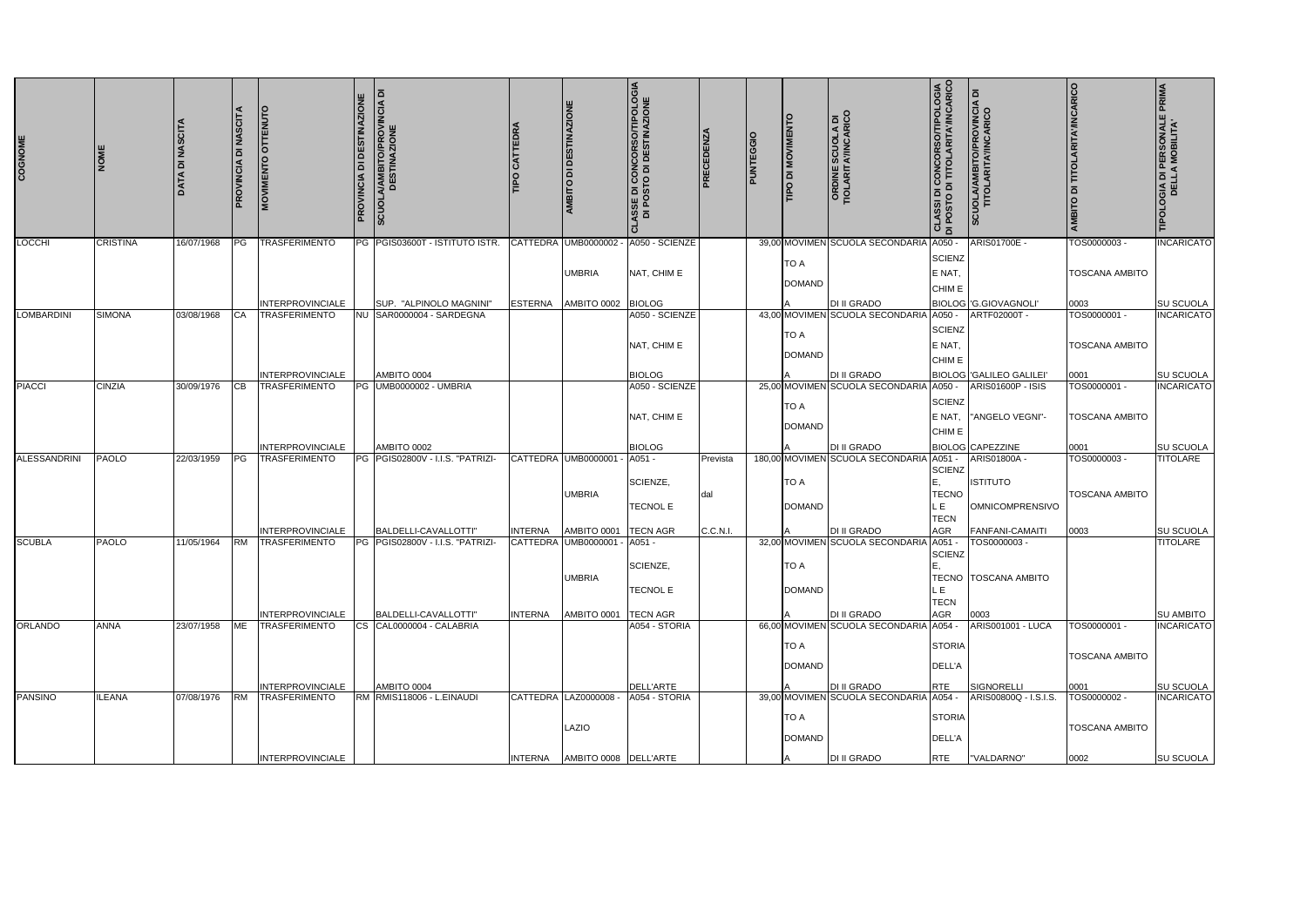| COGNOME            | <b>IMON</b>      | <b>DATA DI NASCITA</b> | <b>DI NASCITA</b><br>PROVINCIA | ENUTO<br>l5<br>$\circ$<br><b>MOVIMENT</b>                                             | <b>DESTINAZIONE</b><br><b>PROVINCIA DI</b> | <b>SCUOLA/AMBITO/PROVINCIA DI<br/>DESTINAZIONE</b>                                    |                | <b>AMBITO DI DESTINAZIONE</b>        | <b>ASSE DI CONCORSO/TIPOLOGIA<br/>DI POSTO DI DESTINAZIONE</b><br><u>اح</u>                            | PRECEDENZA | <b>PUNTEGGIO</b> | TIPO DI MOVIMENT               | <b>ORDINE SCUOLA DI<br/>TIOLARITA'/INCARICO</b>                      | <b>CLASSI DI CONCORSO/TIPOLOGIA</b><br>AID POSTO DI TITOLARITA/INCARICO             | SCUOLA/AMBITO/PROVINCIA DI<br>TITOLARITA/INCARICO                       | <b>AMBITO DI TITOLARITA'/INCARICO</b>                 | TIPOLOGIA DI PERSONALE PRIMA<br>DELLA MOBILITA'           |
|--------------------|------------------|------------------------|--------------------------------|---------------------------------------------------------------------------------------|--------------------------------------------|---------------------------------------------------------------------------------------|----------------|--------------------------------------|--------------------------------------------------------------------------------------------------------|------------|------------------|--------------------------------|----------------------------------------------------------------------|-------------------------------------------------------------------------------------|-------------------------------------------------------------------------|-------------------------------------------------------|-----------------------------------------------------------|
| <b>CICUTI</b>      | <b>NADIA</b>     | 14/04/1963             | IPG.                           | <b>TRASFERIMENTO</b>                                                                  |                                            | PG UMB0000001 - UMBRIA                                                                |                |                                      | AA24 - LINGUA<br>E CULT<br><b>STRANIERA</b>                                                            |            |                  | <b>TO A</b><br><b>DOMAND</b>   | 36,00 MOVIMEN SCUOLA SECONDARIA AA24 -                               | LINGUA<br><b>STRANI</b><br><b>ERA</b><br>(FRANC                                     | ARIS01800A<br>E CULT ISTITUTO<br><b>OMNICOMPRENSIVO</b>                 | TOS0000003-<br><b>TOSCANA AMBITO</b>                  | <b>INCARICATO</b>                                         |
| <b>VANNUCCI</b>    | <b>GIULIA</b>    | 29/11/1980             | PG                             | <b>INTERPROVINCIALE</b><br><b>TRASFERIMENTO</b>                                       |                                            | AMBITO 0001<br>PG PGIS013005 - I.O. "ROSSELLI-                                        |                | CATTEDRA UMB0000002<br><b>UMBRIA</b> | (FRANCESE)<br>AA24 - LINGUA<br>E CULT                                                                  |            |                  | <b>IMENTO</b><br><b>DOMAND</b> | <b>DI II GRADO</b><br>38,00 TRASFER SCUOLA SECONDARIA AA24 -         | ESE)<br>LINGUA<br>E CULT                                                            | <b>FANFANI-CAMAITI</b><br>ARIS01600P - ISIS<br>STRANI   "ANGELO VEGNI"- | 0003<br>TOS0000001 -<br><b>TOSCANA AMBITO</b>         | SU SCUOLA<br><b>TITOLARE</b>                              |
| <b>PANFILI</b>     | <b>ANTONELLA</b> | 05/01/1969             | <b>IPG</b>                     | <b>INTERPROVINCIALE</b><br><b>TRASFERIMENTO</b>                                       |                                            | RASETTI"<br>PG PGPC07000G - LICEO                                                     | <b>ESTERNA</b> | AMBITO 0002<br>CATTEDRA UMB0000001   | <b>STRANIERA</b><br>(FRANCESE)<br>AD24 - LINGUA                                                        |            |                  | <b>CONDIZI</b><br><b>ONATA</b> | <b>DI II GRADO</b><br>45,00 MOVIMEN SCUOLA SECONDARIA                | ERA<br>(FRANC<br>ESE)<br>AD24 -<br><b>LINGUA</b>                                    | CAPEZZINE<br>ARIS00200R - LICEO                                         | 0001<br>TOS0000003 -                                  | <b>SU SCUOLA</b><br><b>TITOLARE</b>                       |
|                    |                  |                        |                                | <b>INTERPROVINCIALE</b>                                                               |                                            | "PROPERZIO"                                                                           | <b>ESTERNA</b> | <b>UMBRIA</b><br>AMBITO 0001         | E CULT<br><b>STRANIERA</b><br>(TEDESCO)                                                                |            |                  | <b>TO A</b><br><b>DOMAND</b>   | <b>DI II GRADO</b>                                                   | <b>E CULT</b><br><b>STRANI</b><br><b>ERA</b><br>(TEDES<br>CO)                       | "CITTA' DI PIERO"                                                       | <b>TOSCANA AMBITO</b><br>0003                         | SU SCUOLA                                                 |
| <b>FORMICHELLA</b> | <b>MARIA PIA</b> | 04/11/1964             | <b>IEE</b>                     | <b>TRASFERIMENTO</b><br><b>INTERPROVINCIALE</b>                                       |                                            | RM RMTA06000E - EMILIO SERENI CATTEDRA LAZ0000004 -                                   | <b>INTERNA</b> | LAZIO<br>AMBITO 0004                 | <b>B012 - LAB</b><br><b>SCIENZE E</b><br>TECNOL CHIM<br><b>MICROBIOL</b>                               |            |                  | <b>TO A</b><br><b>DOMAND</b>   | 84,00 MOVIMEN SCUOLA SECONDARIA B012 -<br>DI II GRADO                | LAB<br><b>SCIENZ</b><br>EE<br><b>TECNO</b><br>L CHIM<br><b>MICRO</b><br><b>BIOL</b> | ARTF02000T -<br><b>GALILEO GALILEI'</b>                                 | TOS0000001 -<br><b>TOSCANA AMBITO</b><br>0001         | <b>INCARICATO</b><br><b>SU SCUOLA</b>                     |
| <b>LIBRANDI</b>    | <b>SIMONA</b>    | 20/10/1972             | <b>CS</b>                      | <b>TRASFERIMENTO</b>                                                                  | BS                                         | LOM0000006 - LOMBARDIA                                                                |                |                                      | <b>B012 - LAB</b><br><b>SCIENZE E</b><br>TECNOL CHIM                                                   |            |                  | <b>TO A</b><br><b>DOMAND</b>   | 131,00 MOVIMEN SCUOLA SECONDARIA B012 -                              | LAB<br><b>SCIENZ</b><br>E E<br><b>TECNO</b><br>L CHIM<br><b>MICRO</b>               | ARTF02000T -                                                            | TOS0000001 -<br><b>TOSCANA AMBITO</b>                 | <b>TITOLARE</b>                                           |
| <b>COSTANTINI</b>  | <b>ANTONIO</b>   | 07/07/1957             | PG                             | INTERPROVINCIALE<br><b>PASSAGGIO DI</b><br><b>CATTEDRA</b><br><b>INTERPROVINCIALE</b> |                                            | AMBITO 0006<br>PG PGIS03300A - I.I.S. "CAVOUR- CATTEDRA UMB0000002<br>MARCONI-PASCAL" | <b>INTERNA</b> | <b>UMBRIA</b>                        | <b>MICROBIOL</b><br><b>B015 - LAB SC E</b><br><b>TECNOL</b><br><b>ELETTR</b><br>AMBITO 0002 ELETTRONIC |            |                  | <b>TO A</b><br><b>DOMAND</b>   | DI II GRADO<br>96,00 MOVIMEN SCUOLA SECONDARIA B003 -<br>DI II GRADO | <b>BIOL</b><br><b>LABOR</b><br><b>ATORI</b><br>וח                                   | <b>GALILEO GALILEI'</b><br>ARIS00700X -<br>FISICA MARGARITONE           | 0001<br>TOS0000001 -<br><b>TOSCANA AMBITO</b><br>0001 | <b>SU SCUOLA</b><br><b>INCARICATO</b><br><b>SU SCUOLA</b> |